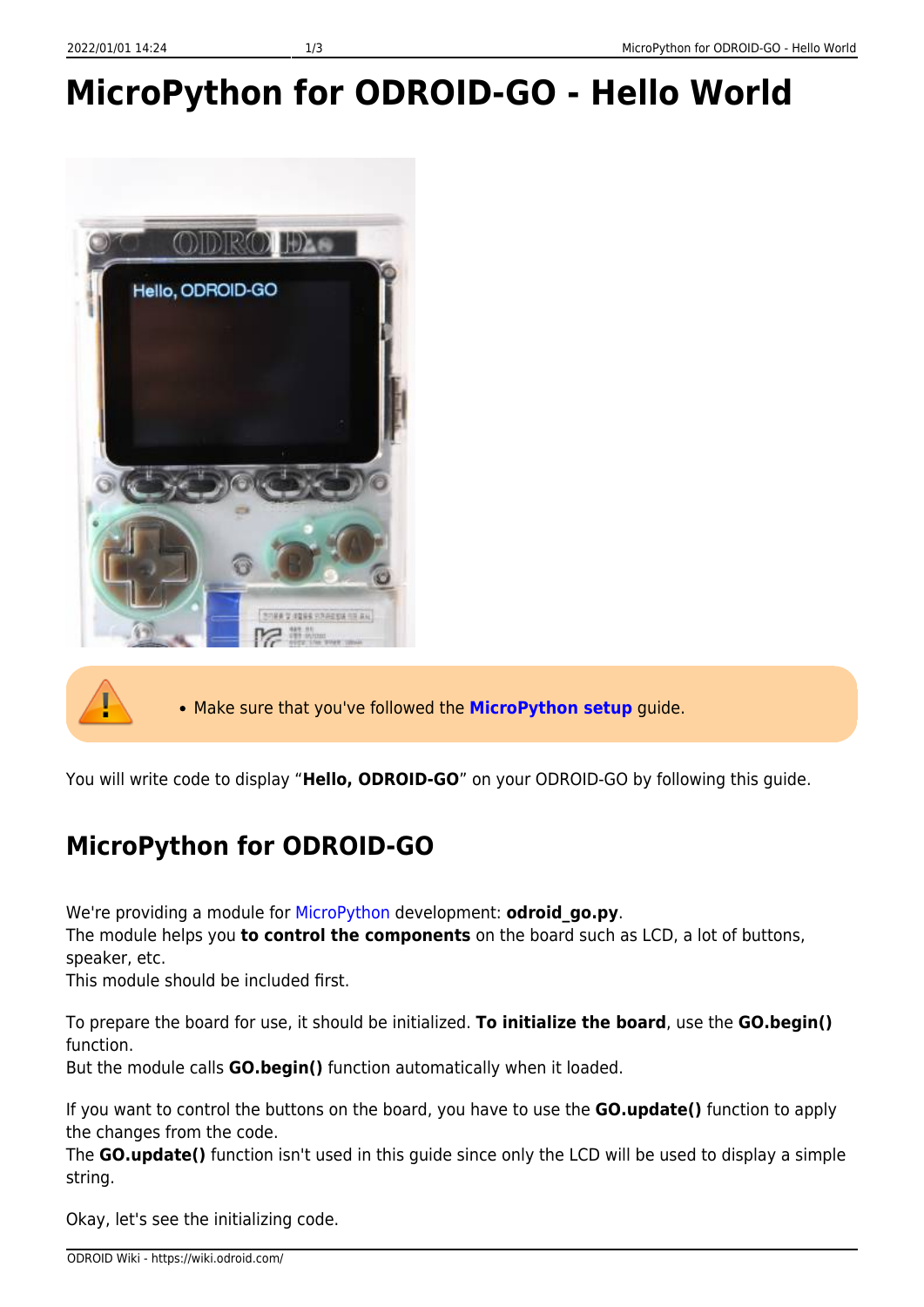```
from odroid_go import GO
```
This code will import **GO** instance from **odroid\_go.py** module.

The **GO** instance has not only the 2 core functions but also a lot of helper functions that let you control the components on the board.

Now, let's use the **GO.lcd** functions to show "**Hello, ODROID-GO**".

#### **Hello World**

We will use the **GO.lcd.print** function to show a string.

from odroid\_go import GO

GO.lcd.print("Hello, ODROID-GO")

This code would work like a charm, but the results text on the LCD will be too small to see.

Let's increase the font size by using the **GO.lcd.set\_font()** function. There're 4 different sizes of fonts implemented by default which you can select one of them accessing **GO.lcd.fonts.\***:

GLCDFONT, TT14, TT24, TT32

GO.lcd.fonts.GLCDFONT is the original Adafruit-GFX-Library 5×7 font.

from odroid go import GO GO.lcd.set\_font(GO.lcd.fonts.TT24) GO.lcd.print("Hello, ODROID-GO")

You can also change the text color with **GO.lcd.set\_color()**. Change the text to green with keeping the background as black.

There're a few pre-defined colors that you can select one of them accessing **GO.lcd.colors.\***:

```
• RED, GREEN, BLUE, BLACK, WHITE
```
You have to choose both of foreground and backgrounds color when you're using **GO.lcd.set.color(fg, bg)**.

```
from odroid_go import GO
GO.lcd.set_font(GO.lcd.fonts.TT24)
GO.lcd.set_color(GO.lcd.colors.GREEN, GO.lcd.colors.BLACK)
GO.lcd.print("Hello, ODROID-GO")
```
After then, save and overwrite this code file as **boot.py** in the **ODROID-GO module installation directory**.